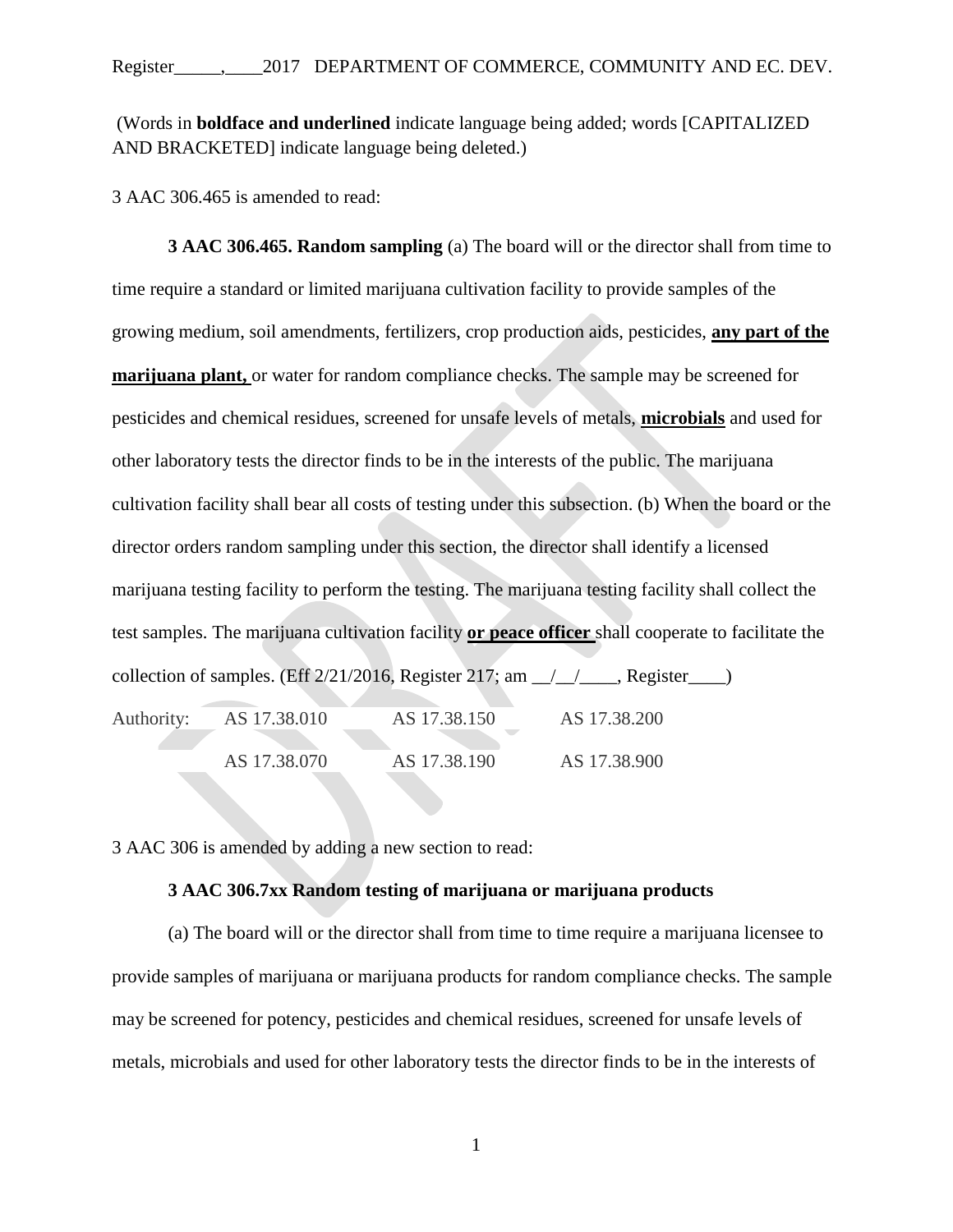the public. Except for (c) of this subsection, the Alcohol and Marijuana Control Office shall bear all costs of testing under this subsection.

(b) When the board or the director orders random sampling under this section, the director shall identify a licensed marijuana testing facility to perform the testing. The peace officer shall facilitate the collection of samples.

(c) If testing results result in a notice of violation, the marijuana licensee from whom the sample was collected, shall bear the cost of the testing. (Eff  $\angle$  /  $\angle$  Register  $\Box$ ) Authority: AS 17.38.010 AS 17.38.150 AS 17.38.200 AS 17.38.070 AS 17.38.190 AS 17.38.900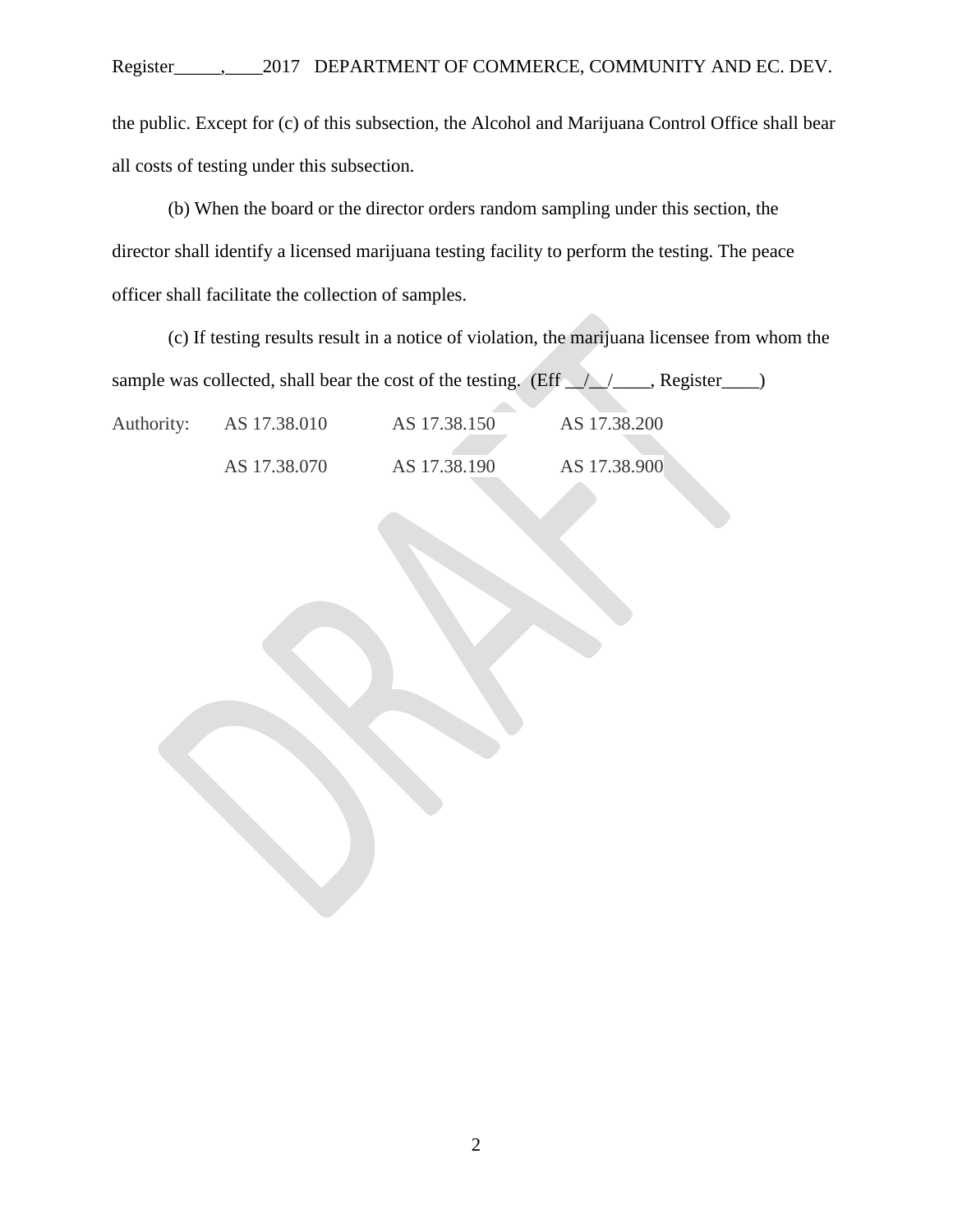3 AAC 306.460 is amended by adding a new subsection to read:

(d) A marijuana cultivation facility may provide a sample of marijuana to an employee in possession of a valid marijuana handler card for the purpose of quality control only if:

(1) samples provided to employees for quality control does not exceed a cumulative total of one ounce per 30-day period;

(2) each sample is registered and tracked using the marijuana inventory tracking

system in accordance with 3 AAC 306.730;

(3) consumption of marijuana does not occur on the licensed premises;

(4) no sample is resold to another licensee or consumer;

(5) each employee who receives a marijuana sample for the purpose of quality control completes a quality control form prescribed by the board for each sample; and

(6) the marijuana cultivation facility licensee maintains copies of completed forms

required under (5) of this subsection in accordance with 3 AAC 306.755. (Eff.  $\angle$ 

Register\_\_\_)

| Authority: | AS 17.38.010 | AS 17.38.150 | AS 17.38.200 |
|------------|--------------|--------------|--------------|
|            |              |              |              |
|            | AS 17.38.070 | AS 17.38.190 | AS 17.38.900 |

3 AAC 306 is amended by adding a new section to read:

3 AAC 306.5xx. **Quality Control sampling**. (a) A marijuana product manufacturing facility may provide a sample of marijuana concentrate or other marijuana product to an employee in possession of a valid marijuana handler card for the purpose of quality control only if:

(1) Samples provided to employees for quality control do not exceed a cumulative total set out in 3 AAC 306.355 in a 30-day period:

1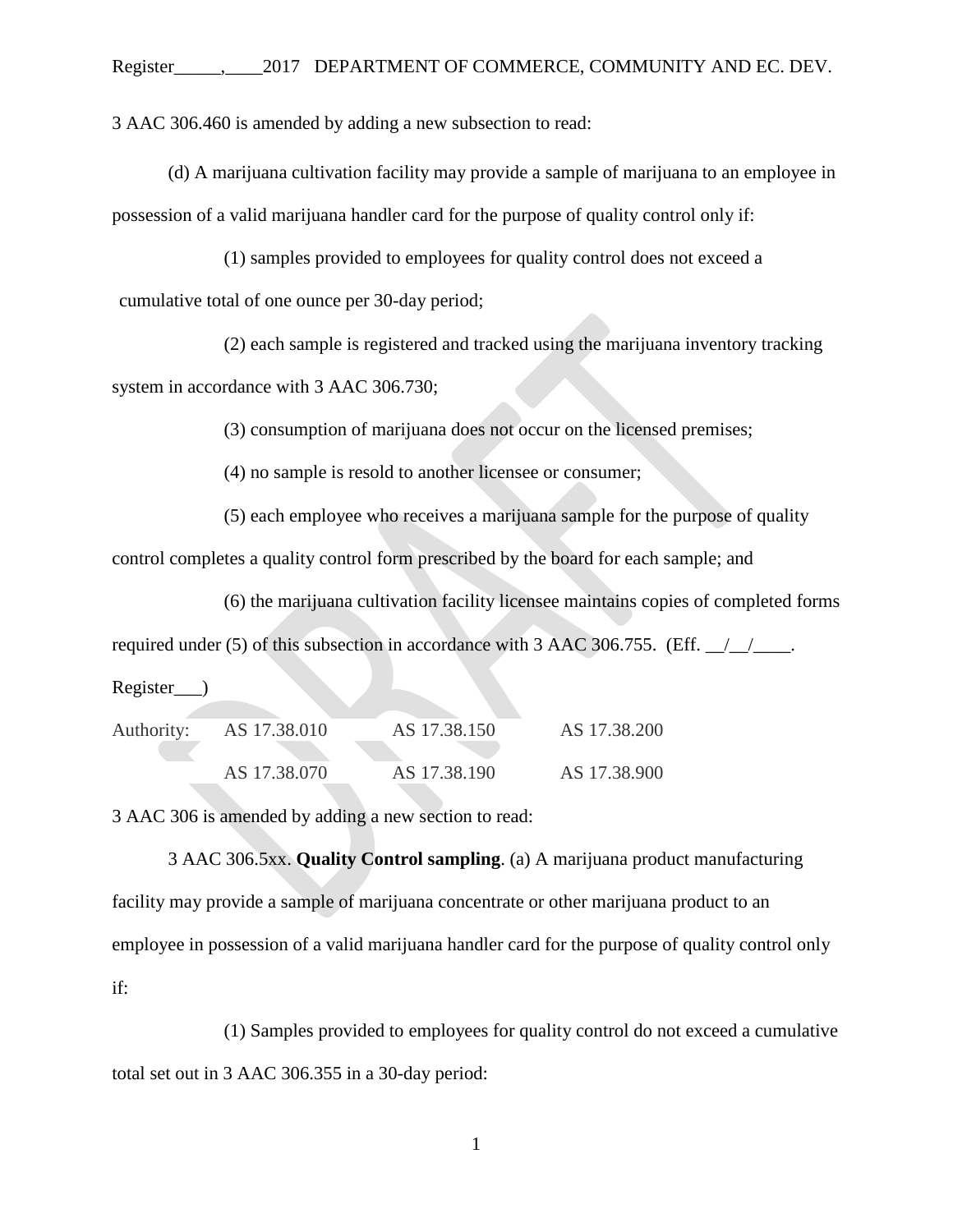(2) each sample is registered and tracked using the marijuana inventory tracking system in accordance with 3 AAC 306.730;

(3) consumption of marijuana does not occur on the licensed premises;

(4) no sample is resold to another licensee or consumer;

(5) each employee who receives a marijuana sample for the purpose of quality

control completes a quality control form prescribed by the board for each sample; and

(6) the marijuana cultivation facility licensee maintains copies of completed forms

required under (5) of this subsection in accordance with 3 AAC 306. 755. (Eff.  $\angle$ 

Register\_\_\_)

| Authority: | AS 17.38.010 | AS 17.38.150 | AS 17.38.200 |
|------------|--------------|--------------|--------------|
|            | AS 17.38.070 | AS 17.38.190 | AS 17.38.900 |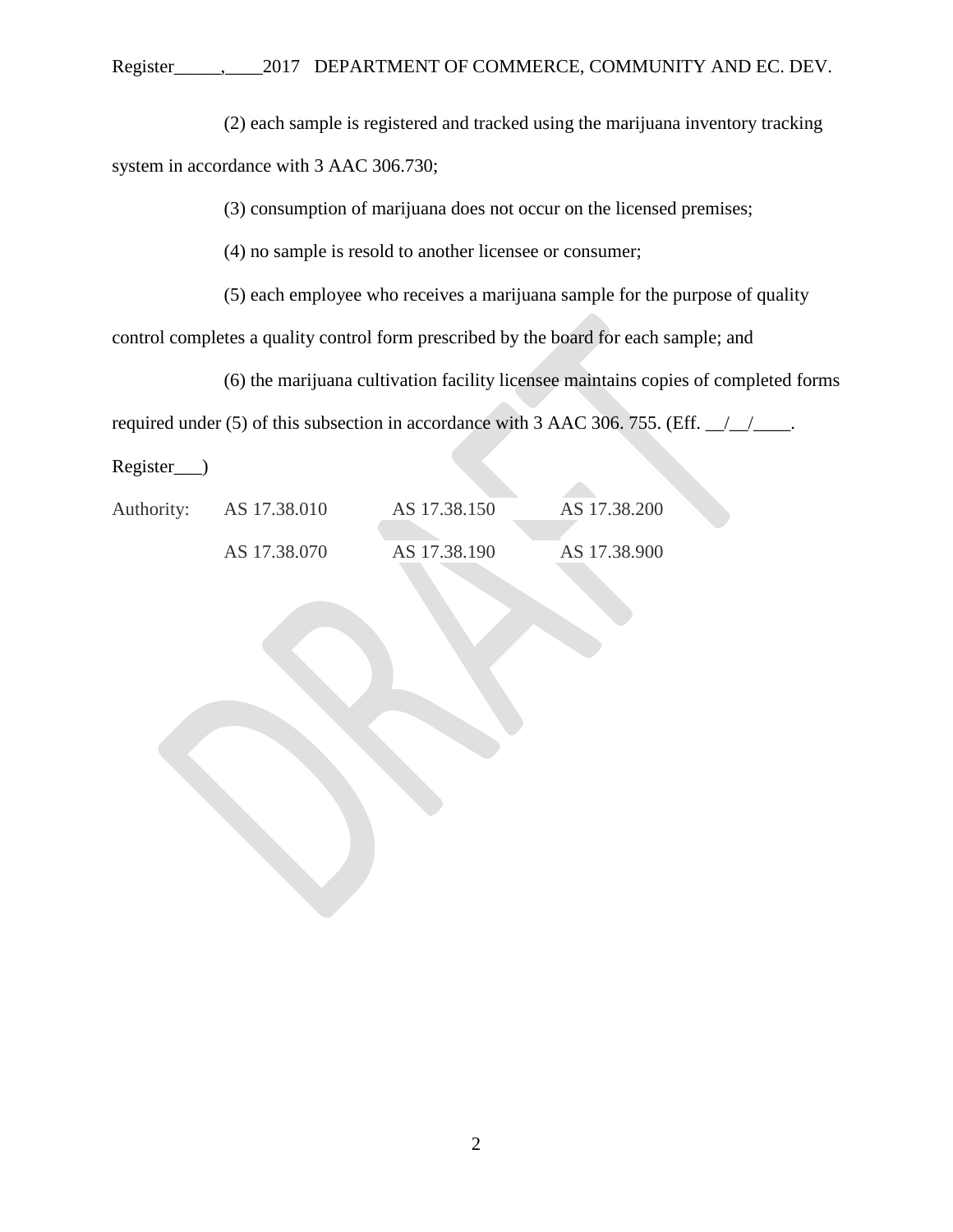(Words in **boldface and underlined** indicate language being added; words [CAPITALIZED AND BRACKETED] indicate language being deleted.)

**3 AAC 306.660. Failed materials; retests** (a) If a sample tested by a marijuana testing facility does not pass the required tests based on the standards set out in 3 AAC 306.645, the marijuana establishment that provided the sample shall

(1) dispose of the entire harvest batch or production lot from which the sample was taken; and

(2) document the disposal of the sample using the marijuana establishment's

marijuana inventory tracking system**; and**

## **(3) notify the Director in writing if the amount destroyed totals more than**

## **one ounce.**

(b) If a sample of marijuana fails a required test, any marijuana plant trim, leaf, and other usable material from the same plants automatically fail the required test. The [BOARD] **director** may approve a **written** request**, on a form prescribed by the Board,** to allow a batch of marijuana that fails a required test to be used to make a carbon dioxide- or solvent-based extract. After processing, the carbon dioxide- or solvent-based extract must pass all required tests.

(c) If a marijuana cultivation facility or a marijuana product manufacturing facility **submits a written request on a form prescribed by the board** [PETITIONS] for a retest of marijuana or a marijuana product that failed a required test, the [BOARD] **director** may authorize a retest to validate the test results. The marijuana cultivation facility or a marijuana product manufacturing facility shall pay all costs of a retest.

| Authority: | AS 17.38.010 | AS 17.38.150 | AS 17.38.200 |
|------------|--------------|--------------|--------------|
|            | AS 17.38.070 | AS 17.38.190 | AS 17.38.900 |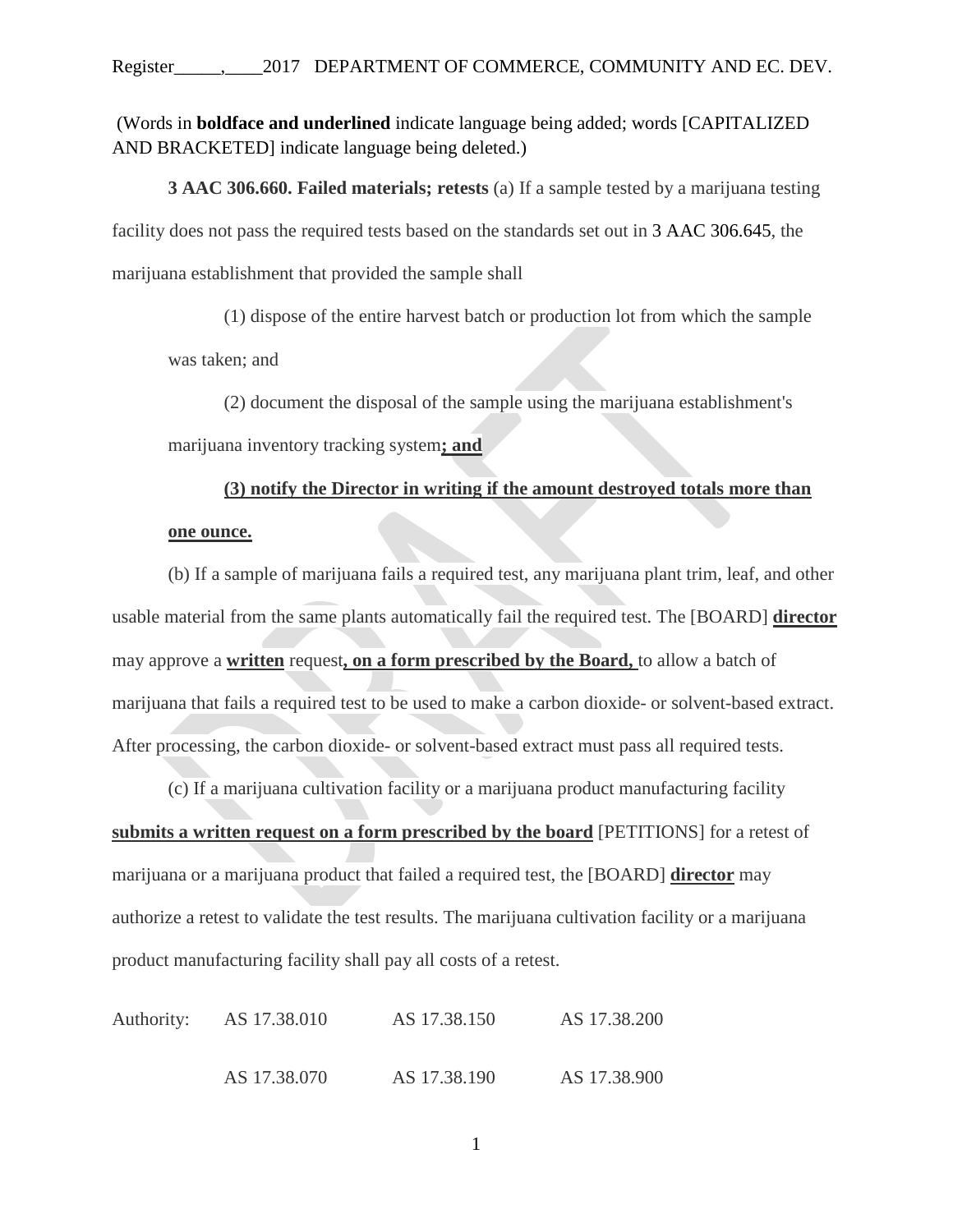AS 17.38.121

#### **3 AAC 306.740. Waste disposal**

(a) A marijuana establishment shall store, manage, and dispose of any solid or liquid waste, including wastewater generated during marijuana cultivation production, processing, testing, or retail sales, in compliance with applicable federal, state, and local statutes, ordinances, regulations, and other law

(b) Marijuana waste must be rendered unusable for any purpose for which it was grown or produced before it leaves a marijuana establishment. Marijuana waste includes

(1) marijuana plant waste, including roots, stalks, leaves, and stems that have not been processed with solvent;

(2) solid marijuana sample plant waste in the possession of a marijuana testing facility;

# **(3) marijuana or marijuana product; and**

**(4)** other waste as determined by the board.

(c) A marijuana establishment shall

(1) in the marijuana inventory tracking system required under 3 AAC 306.730, give the board notice not later than three days before making the waste unusable and disposing of it; however, the director may authorize immediate disposal on an emergency basis; and

(2) keep a record of the final destination of marijuana waste made unusable; **and**

#### **(3) immediately notify the director in writing if requesting disposal of**

# **(A) more than 1 gram of marijuana concentrate; or**

#### **(B) more than one ounce of marijuana or marijuana product.**